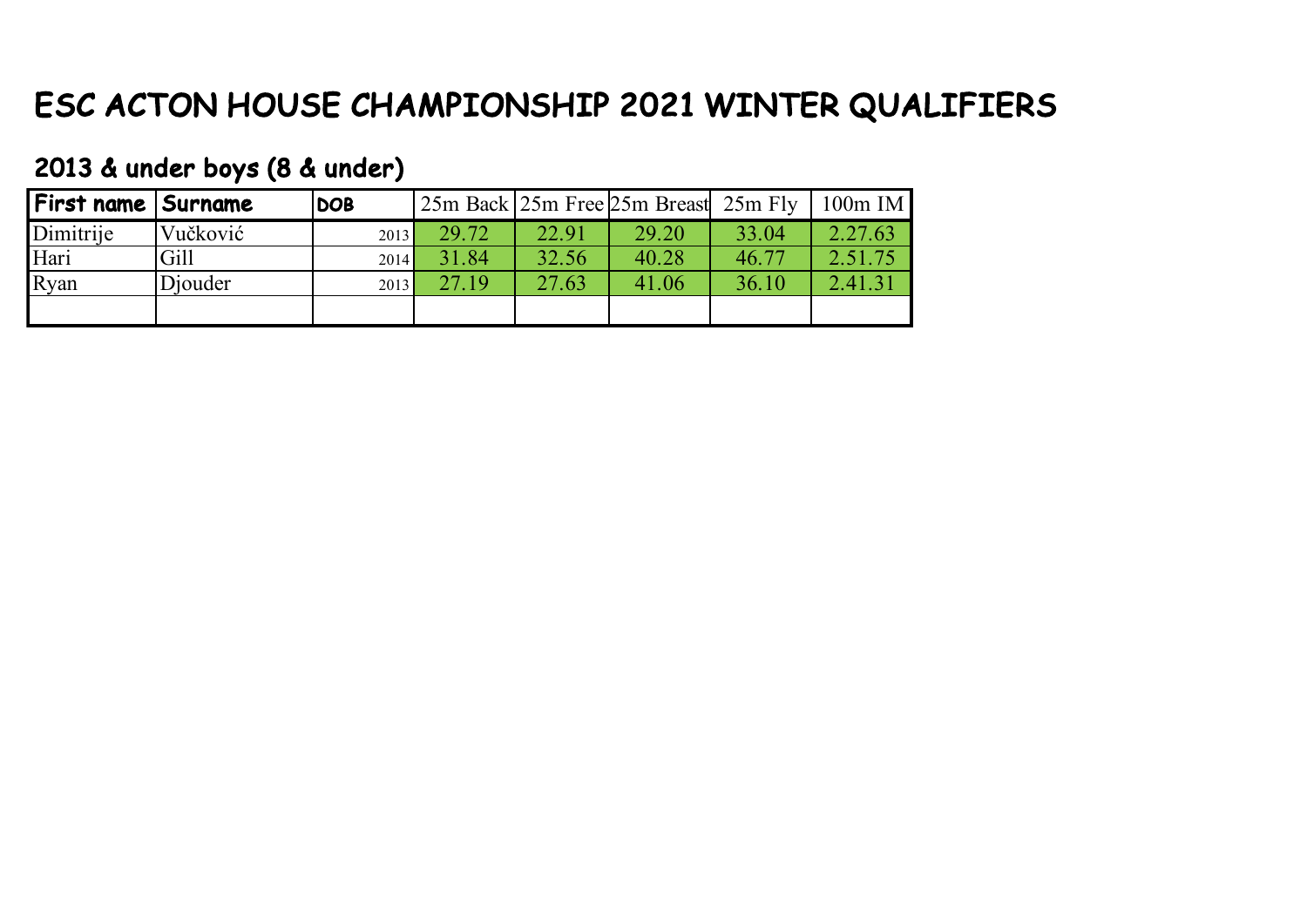| First name | Surname         | <b>DOB</b> |         |         | 50m Back 50m Free 50m Breast | $25m$ Fly | 100m IM |
|------------|-----------------|------------|---------|---------|------------------------------|-----------|---------|
| Alex       | Roncero Martini | 2011       | 58.94   | 48.72   | 54.25                        | 26.69     | 2.11.22 |
| Alexandre  | Koo             | 2012       | 58.06   | 57.19   | 1.10.63                      | 37.06     | 2.26.38 |
| Antoine    | Morvan          | 2012       | 1.04.16 | 57.56   | 1.32.25                      | 38.75     | 2.50.44 |
| Athansios  | Dervenagas      | 2011       | 58.00   | 46.31   | 1.09.28                      | 32.94     | 2.19.53 |
| Charlie    | Lennon          | 2012       | 55.12   | 55.81   | 1.07.73                      | 35.16     | 2.28.78 |
| Harry      | Mason           | 2011       | 54.59   | 43.75   | 1.03.78                      | 26.84     | 2.04.09 |
| Laurence   | Maughan         | 2011       | 1.08.75 | 1.10.75 | 1.40.50                      | 37.91     | 2.47.78 |
| Martin     | Beshay          | 2011       | 1.13.47 | 1.10.35 | 1.20.38                      | 42.45     | 2.55.88 |
| Nicholas   | Pitzioris       | 2011       | 59.30   | 49.34   | 1.04.59                      | 29.97     | 2.06.66 |
| Patrick    | Regan           | 2011       | 1.03.05 | 55.75   | 1.09.52                      | 37.14     | 2.30.26 |
| Stefan     | Haban           | 2012       | 1.22.25 | 1.14.44 | 1.20.38                      | 39.16     | 2.50.19 |
| Tristan    | Girard-Reydet   | 2012       | 59.13   | 48.28   | 1.09.81                      | 28.03     | 2.10.56 |
| Matias     | Montenegro      | 2012       |         |         |                              |           |         |
| Raphael    | Duggan          | 2011       |         |         |                              |           |         |
|            |                 |            |         |         |                              |           |         |
|            |                 |            |         |         |                              |           |         |

## 2012 & 2011 boys (9/10 year olds)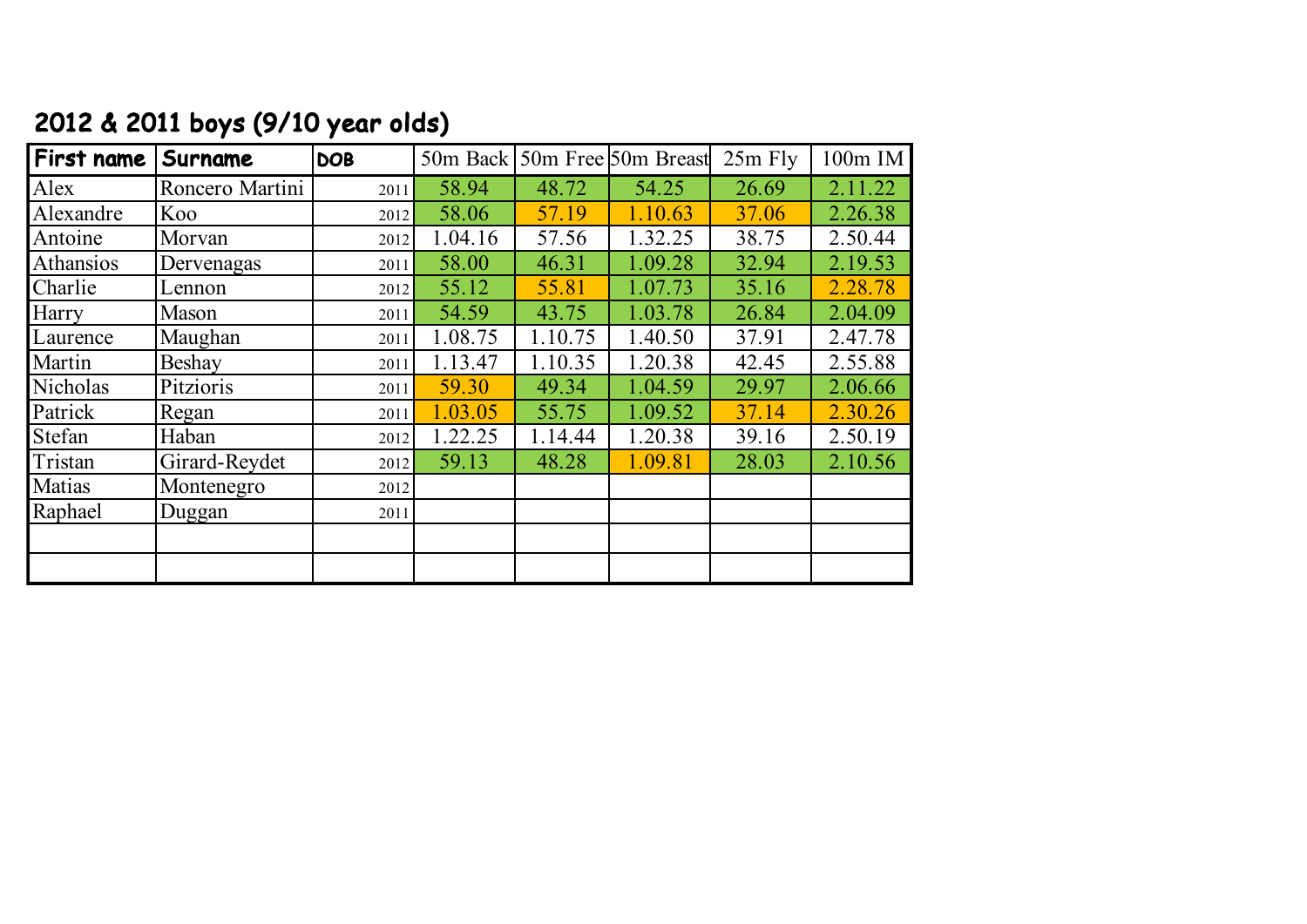## 2010 & 2009 Boys (11 - 12year old)

| First name    | Surname          | <b>DOB</b> |         |         | 50m Back 50m Free 50m Breast | 50m Fly | 100m IM |
|---------------|------------------|------------|---------|---------|------------------------------|---------|---------|
| Aleksander    | Barinov          | 2010       | 53.83   | 46.17   | 1.03.27                      | 58.65   | 2.10.79 |
| Alex          | Markham          | 2010       | 55.59   | 49.03   | 1.04.13                      | 1.08.97 | 2.08.67 |
| Anthony       | Klos             | 2009       | 48.47   | 40.13   | 57.31                        | 53.47   | 1.53.57 |
| Artur         | Skitsko          | 2009       | 42.78   | 39.97   | 54.66                        | 52.09   | 1.43.59 |
| <b>Barney</b> | Woodhouse        | 2010       | 58.50   | 52.19   | 1.13.44                      | 1.18.78 | 2.27.28 |
| Charlie       | Cullerier        | 2010       | 1.03.22 | 56.31   | 1.16.94                      | 1.33.25 | 2.39.16 |
| Daniel        | Popchev          | 2009       | 45.97   | 38.91   | 56.06                        | 52.47   | 1.48.59 |
| elias         | shazaddha        | 2009       | 55.53   | 47.44   | 59.44                        | 1.08.31 | 2.10.34 |
| Elliot        | Edgar            | 2009       | 48.44   | 41.72   | 56.25                        | 1.04.72 | 1.58.59 |
| George        | Hedges           | 2009       | 56.22   | 52.88   | 1.04.00                      | 1.19.03 | 2.14.03 |
| Henry         | <b>MANNERS</b>   | 2009       | 48.19   | 45.88   | 1.02.34                      | 1.01.16 | 1.34.63 |
| Hugo          | McInnes          | 2009       | 47.91   | 43.25   | 56.56                        | 56.10   | 1.55.06 |
| Jack          | Juster Cripps    | 2009       | 54.32   | 48.58   | 1.00.10                      | 1.16.90 | 2.12.20 |
| Jasper        | Betin-Phillips   | 2010       | 1.00.56 | 50.20   | 1.16.13                      | 1.19.94 | 2.29.62 |
| Lysander      | <b>Brown</b>     | 2010       | 56.06   | 50.60   | 59.12                        | 1.05.50 | 2.06.03 |
| Mayeul        | Morvan           | 2010       | 59.09   | 46.84   | 1.02.94                      | 1.11.94 | 2.16.78 |
| Nikolaos      | Kamperis         | 2010       | 1.00.13 | 49.81   | 1.09.34                      | 1.14.97 | 2.20.47 |
| Oliver        | Kwiecien         | 2009       | 51.56   | 50.69   | 1.03.13                      | 1.04.09 | 2.08.28 |
| Omri          | Johnson          | 2010       | 1.03.56 | 1.03.66 | 1.38.84                      | 1.35.13 | 2.46.75 |
| Otto          | Mudge            | 2010       | 58.09   | 53.41   | 1.05.94                      | 1.12.94 | 2.17.81 |
| Patrick       | Keating          | 2010       | 50.53   | 41.66   | 55.13                        | 1.03.95 | 1.55.63 |
| Theodore      | Radcliffe        | 2009       | 55.16   | 52.63   | 1.11.13                      | 1.13.48 | 2.20.31 |
| Valentin      | Pietralito-Laieb | 2010       | 56.06   | 47.97   | 1.01.56                      | 1.11.22 | 2.10.12 |
| Yafet         | Filmon           | 2010       | 1.03.90 | 1.04.96 | 1.10.91                      | 1.39.72 | 2.40.39 |
| Adam          | Grzeszczak       | 2009       |         |         |                              |         |         |
| Andrej        | <b>CERIC</b>     | 2009       |         |         |                              |         |         |
| Felix         | <b>Brooks</b>    | 2010       |         |         |                              |         |         |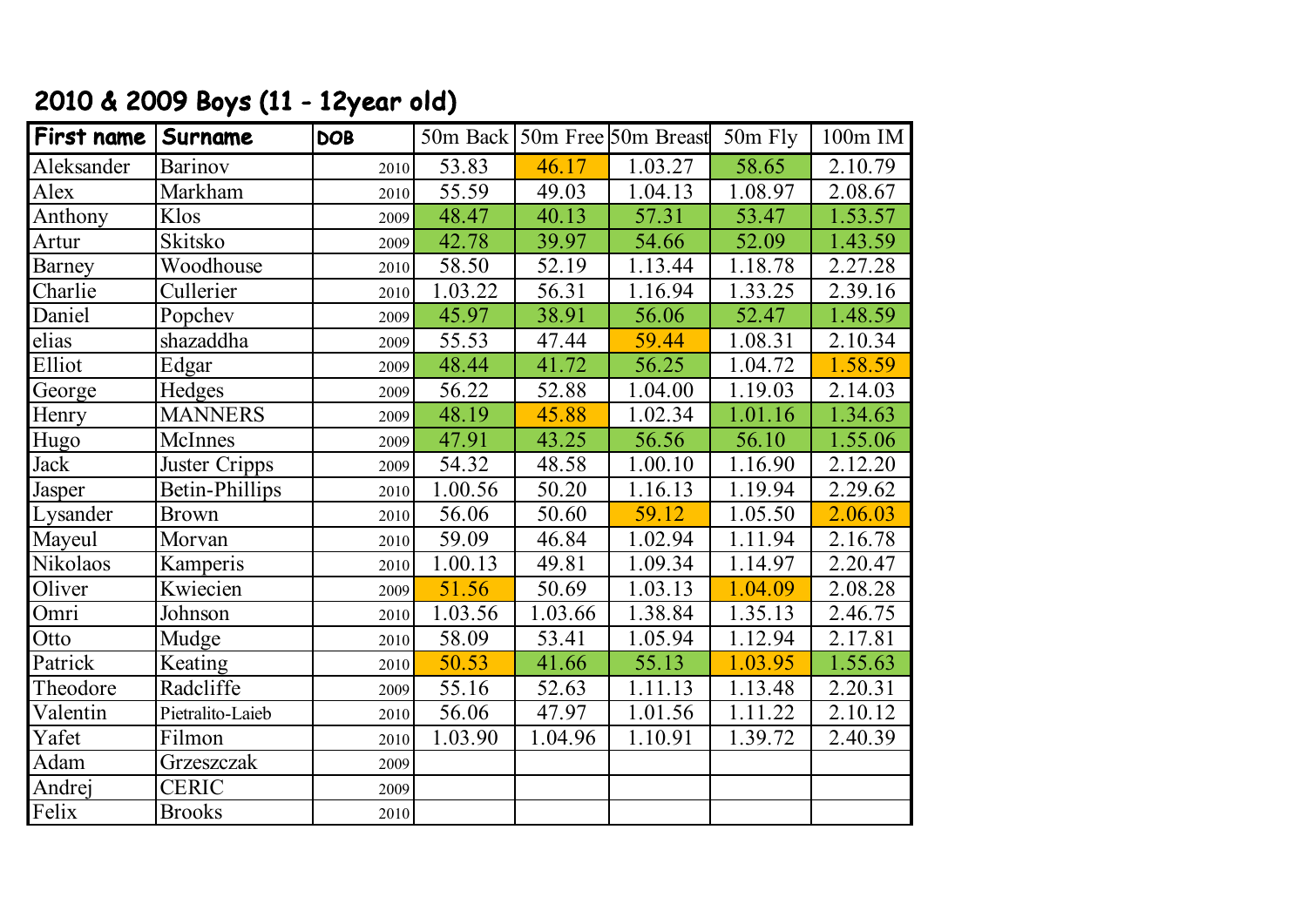| Filip    | Jovanovic     | 2009 |  |  |  |
|----------|---------------|------|--|--|--|
| Giuseppe | Saggese       | 2010 |  |  |  |
| Guy      | Denison       | 2009 |  |  |  |
| Jonathan | Sturt         | 2010 |  |  |  |
| Kacper   | Cisak         | 2010 |  |  |  |
| Kuba     | Mydlarski     | 2009 |  |  |  |
| Leon     | Bala          | 2009 |  |  |  |
| Michael  | Healey        | 2009 |  |  |  |
| Owan     | Duggan        | 2010 |  |  |  |
| Pabisan  | Muraleetharan | 2010 |  |  |  |
|          |               |      |  |  |  |
|          |               |      |  |  |  |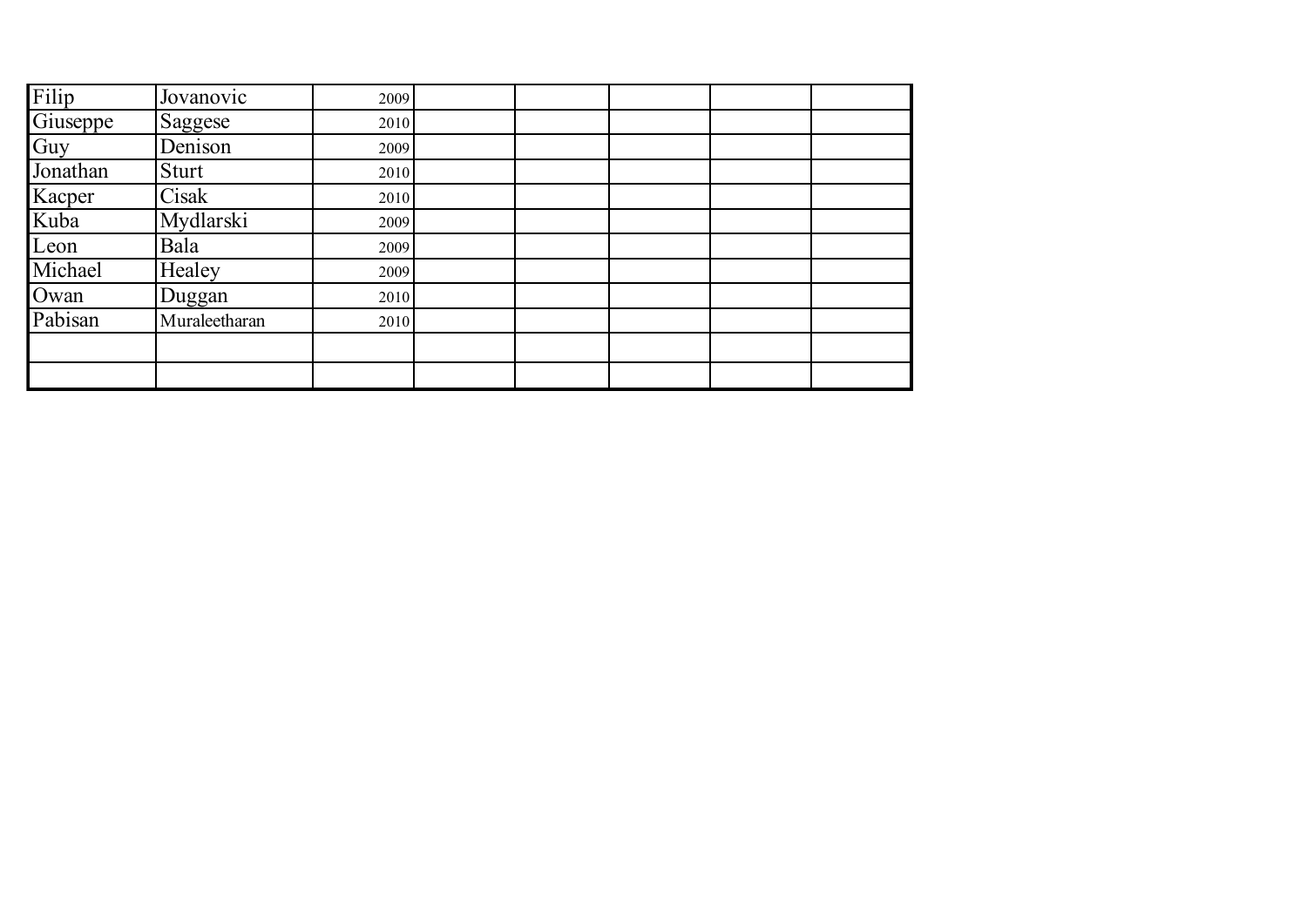| 2000 a 2007 BOYS (15 - 14 year olds) |            |            |           |           |             |          |         |  |
|--------------------------------------|------------|------------|-----------|-----------|-------------|----------|---------|--|
| <b>First name</b>                    | Surname    | <b>DOB</b> | 100m Back | 100m Free | 100m Breast | 100m Fly | 100m IM |  |
| Alexandros                           | Savvanidis | 2008       | 1.27.60   | 1.14.81   | 1.39.65     | 1.45.10  | 1.28.42 |  |
| Daniel                               | Williams   | 2007       | 2.13.22   | 2.03.31   | 2.42.75     | 2.25.84  | 2.18.22 |  |
| Dovydas                              | Cironka    | 2007       | 1.33.10   | 1.37.69   | 1.58.56     | 2.07.97  | 1.46.22 |  |
| Euan                                 | Hamilton   | 2008       | 1.44.87   | 1.30.93   | 1.46.70     | 2.01.23  | 1.49.82 |  |
| Joseph                               | Maughan    | 2008       | 1.56.97   | 1.46.38   | 2.09.34     | 2.13.25  | 1.57.53 |  |
| Louis                                | Jenkins    | 2007       | 1.31.28   | 1.21.50   | 1.47.09     | 1.53.63  | 1.37.25 |  |
| milan                                | laylan     | 2008       | 1.52.27   | 1.40.37   | 1.50.82     | 1.59.61  | 1.52.91 |  |

#### 2008 & 2007 Boys (13 - 14 year olds)

| Daniel                     | Williams            | 2007 | 2.13.22 | 2.03.31 | 2.42.75 | 2.25.84 | 2.18.22 |
|----------------------------|---------------------|------|---------|---------|---------|---------|---------|
| Dovydas                    | Cironka             | 2007 | 1.33.10 | 1.37.69 | 1.58.56 | 2.07.97 | 1.46.22 |
| Euan                       | Hamilton            | 2008 | 1.44.87 | 1.30.93 | 1.46.70 | 2.01.23 | 1.49.82 |
| Joseph                     | Maughan             | 2008 | 1.56.97 | 1.46.38 | 2.09.34 | 2.13.25 | 1.57.53 |
| Louis                      | Jenkins             | 2007 | 1.31.28 | 1.21.50 | 1.47.09 | 1.53.63 | 1.37.25 |
| milan                      | laylan              | 2008 | 1.52.27 | 1.40.37 | 1.50.82 | 1.59.61 | 1.52.91 |
| Noah                       | Malley              | 2008 | 1.32.58 | 1.29.10 | 1.51.31 | 1.59.10 | 1.44.85 |
| Otis                       | Demetre             | 2007 | 1.56.56 | 1.45.84 | 1.54.03 | 2.08.84 | 1.58.06 |
| Patrick                    | Koo                 | 2008 | 1.35.74 | 1.27.47 | 1.54.67 | 2.11.40 | 1.42.44 |
| Sami                       | Djouder             | 2008 | 1.50.45 | 1.45.59 | 2.24.44 | 2.31.75 | 2.05.66 |
| Thomas                     | Lennon              | 2007 | 1.35.02 | 1.31.01 | 1.59.84 | 1.58.05 | 1.44.74 |
| William                    | Ghoussainy          | 2008 | 1.52.88 | 1.43.25 | 1.55.84 | 2.10.63 | 1.55.59 |
| Adam                       | Druc                | 2008 |         |         |         |         |         |
| Adonay                     | Filmon              | 2008 |         |         |         |         |         |
| Alexander                  | Le Bouedec          | 2007 |         |         |         |         |         |
| Antony                     | <b>Beshay</b>       | 2007 |         |         |         |         |         |
| Caitlin                    | Lee                 | 2008 |         |         |         |         |         |
| Christos                   | Kamperis            | 2008 |         |         |         |         |         |
| Delaksan                   | Muraleetharan       | 2007 |         |         |         |         |         |
| Frank                      | Leaviss             | 2008 |         |         |         |         |         |
| Hiro                       | Warrell             | 2007 |         |         |         |         |         |
| Joseph                     | torbica             | 2007 |         |         |         |         |         |
| Karol                      | Oyrzanowska         | 2007 |         |         |         |         |         |
| Oliver                     | Svenburg De Andrade | 2007 |         |         |         |         |         |
| $\overline{\text{Re}}$ han | Kohestani           | 2007 |         |         |         |         |         |
| Reuben                     | <b>OVINGTON</b>     | 2008 |         |         |         |         |         |
|                            |                     |      |         |         |         |         |         |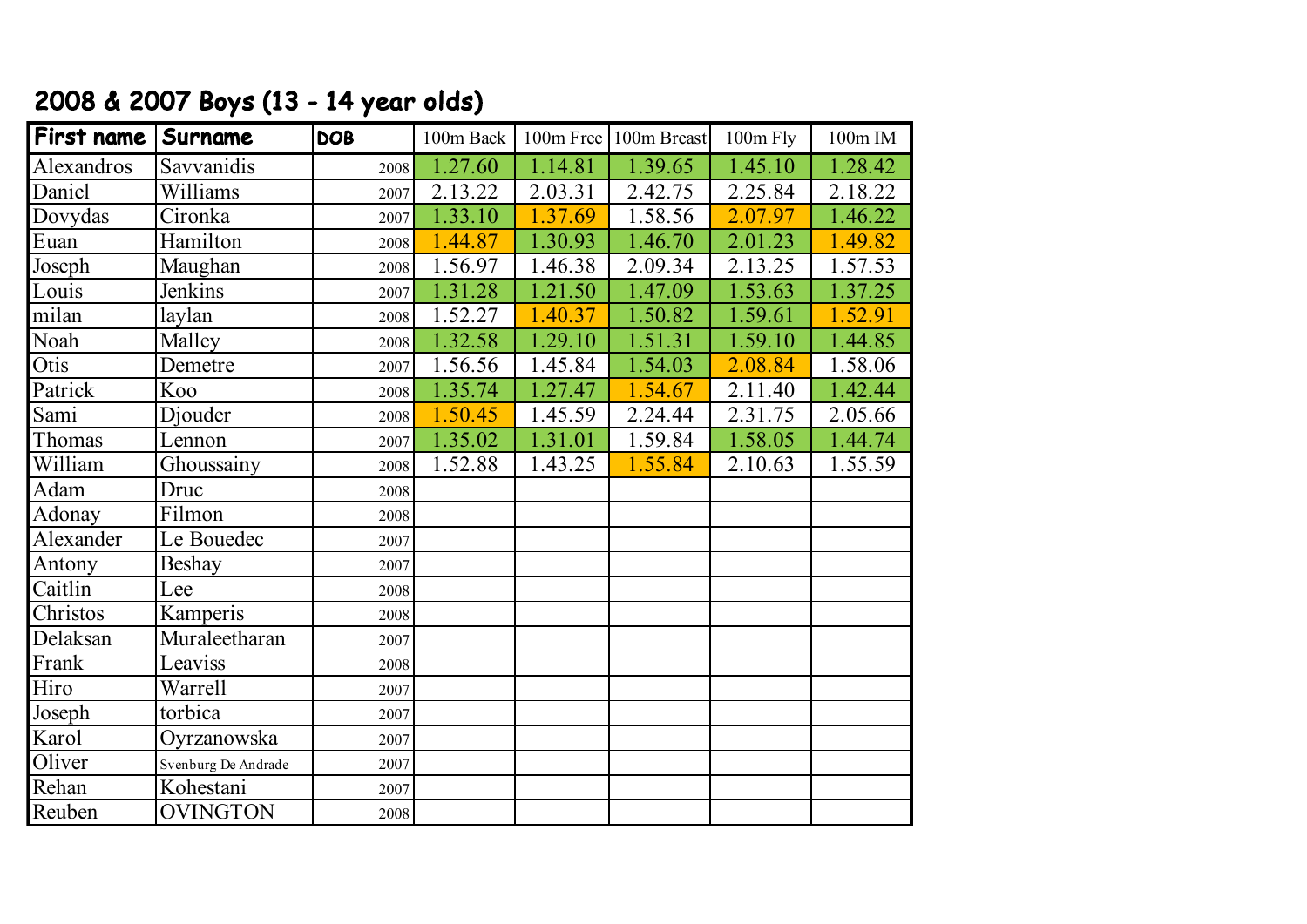| Sergio | Wilcox Castaneda | 2008 |  |  |  |
|--------|------------------|------|--|--|--|
| Thomas | Winter           | 2008 |  |  |  |
|        |                  |      |  |  |  |
|        |                  |      |  |  |  |